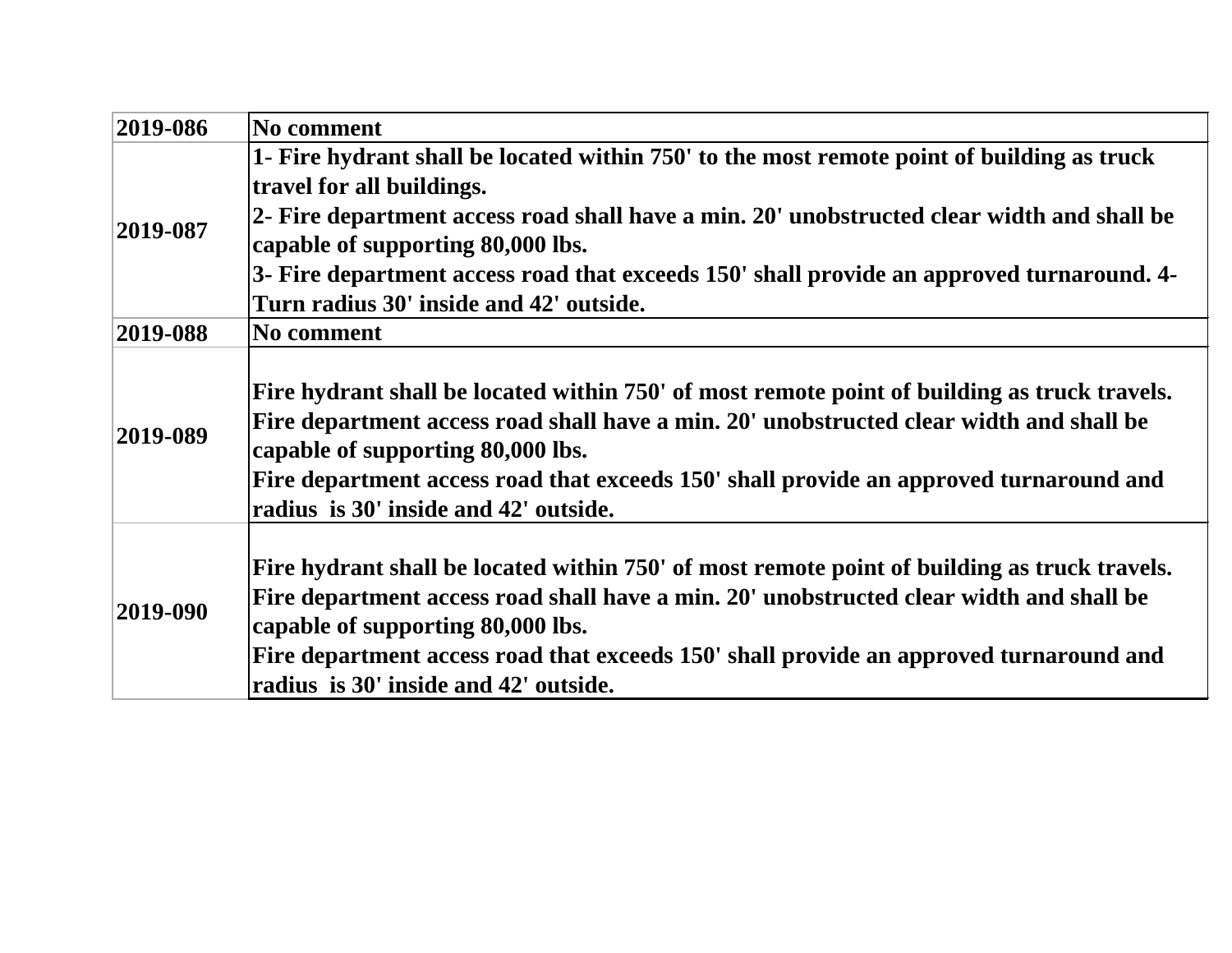| $ 2019-091 $ | Fire hydrant shall be located within 750' of most remote point of building as truck travels.<br>Fire department access road shall have a min. 20' unobstructed clear width and shall be<br>capable of supporting 80,000 lbs.<br>Fire department access road that exceeds 150' shall provide an approved turnaround and<br>radius is 30' inside and 42' outside. |
|--------------|-----------------------------------------------------------------------------------------------------------------------------------------------------------------------------------------------------------------------------------------------------------------------------------------------------------------------------------------------------------------|
| 2019-092     | Fire hydrant shall be located within 750' of most remote point of building as truck travels.<br>Fire department access road shall have a min. 20' unobstructed clear width and shall be<br>capable of supporting 80,000 lbs.<br>Fire department access road that exceeds 150' shall provide an approved turnaround and<br>radius is 30' inside and 42' outside. |
| $ 2019-093 $ | Fire hydrant shall be located within 750' of most remote point of building as truck travels.<br>Fire department access road shall have a min. 20' unobstructed clear width and shall be<br>capable of supporting 80,000 lbs.<br>Fire department access road that exceeds 150' shall provide an approved turnaround and<br>radius is 30' inside and 42' outside. |
| 2019-094     | Fire hydrant shall be located within 750' of most remote point of building as truck travels.<br>Fire department access road shall have a min. 20' unobstructed clear width and shall be<br>capable of supporting 80,000 lbs.<br>Fire department access road that exceeds 150' shall provide an approved turnaround and<br>radius is 30' inside and 42' outside. |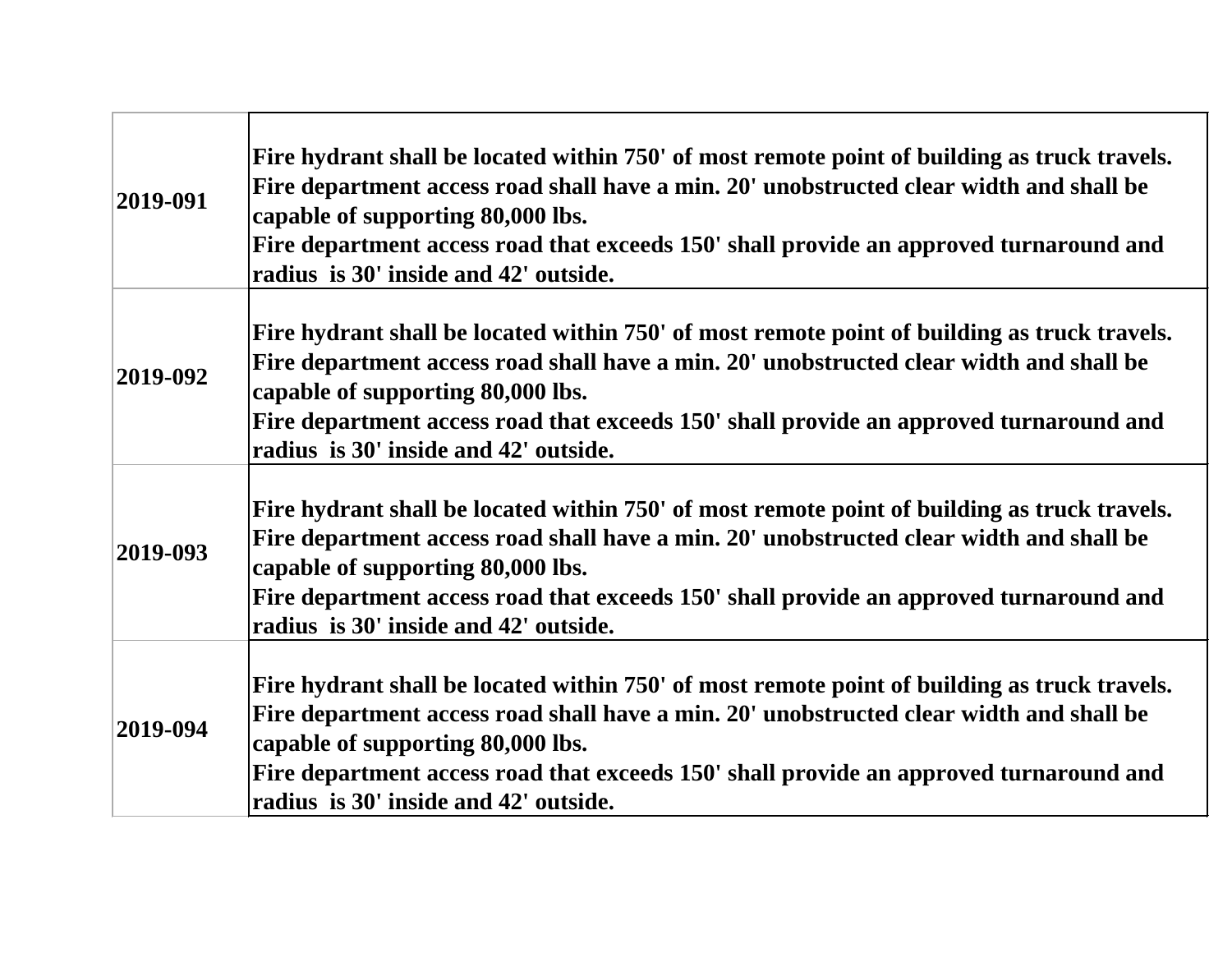| $ 2019-095 $ | Fire hydrant shall be located within 750' of most remote point of building as truck travels.<br>Fire department access road shall have a min. 20' unobstructed clear width and shall be<br>capable of supporting 80,000 lbs.<br>Fire department access road that exceeds 150' shall provide an approved turnaround and<br>radius is 30' inside and 42' outside. |
|--------------|-----------------------------------------------------------------------------------------------------------------------------------------------------------------------------------------------------------------------------------------------------------------------------------------------------------------------------------------------------------------|
| 2019-096     | Fire hydrant shall be located within 750' of most remote point of building as truck travels.<br>Fire department access road shall have a min. 20' unobstructed clear width and shall be<br>capable of supporting 80,000 lbs.<br>Fire department access road that exceeds 150' shall provide an approved turnaround and<br>radius is 30' inside and 42' outside. |
| 2019-097     | Fire hydrant shall be located within 750' of most remote point of building as truck travels.<br>Fire department access road shall have a min. 20' unobstructed clear width and shall be<br>capable of supporting 80,000 lbs.<br>Fire department access road that exceeds 150' shall provide an approved turnaround and<br>radius is 30' inside and 42' outside. |
| 2019-098     | Fire hydrant shall be located within 750' of most remote point of building as truck travels.<br>Fire department access road shall have a min. 20' unobstructed clear width and shall be<br>capable of supporting 80,000 lbs.<br>Fire department access road that exceeds 150' shall provide an approved turnaround and<br>radius is 30' inside and 42' outside. |